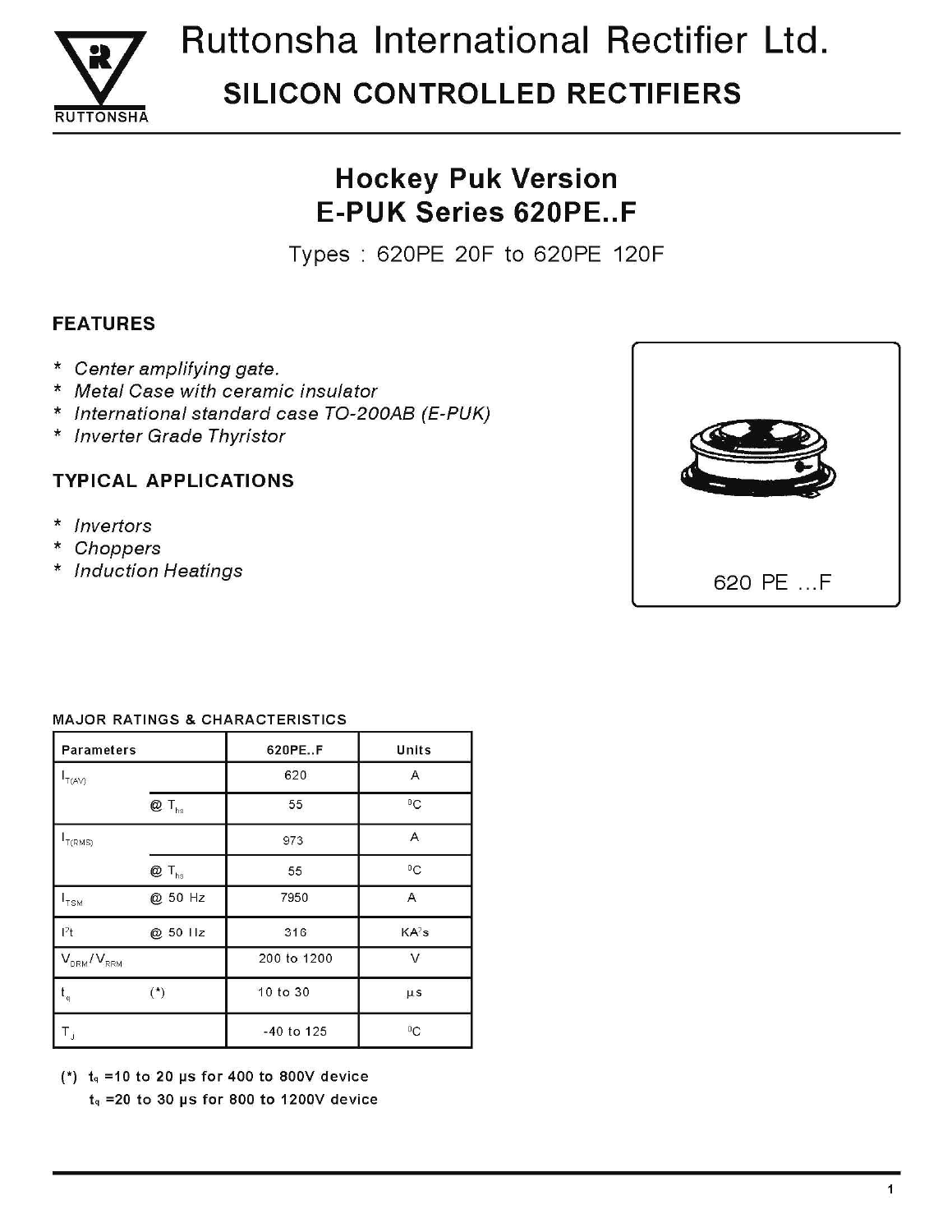620PE..F Series

#### ELECTRICAL SPECIFICATION **VOLTAGE RATINGS**

| Type Number | Voltage<br>Code | $\rm V_{_{DRM}}$ / $\rm V_{_{RRM}}$ , maximum<br>repetitive peak voltage | $\bm{\mathsf{V}}_{\mathsf{RSM}}$ , maximum<br>non-repetitive peak voltage | I <sub>DRM</sub> / I <sub>RRM</sub> max.<br>$= T, max.$<br><b>mA</b> |
|-------------|-----------------|--------------------------------------------------------------------------|---------------------------------------------------------------------------|----------------------------------------------------------------------|
|             | 02              | 200                                                                      | 300                                                                       |                                                                      |
|             | 04              | 400                                                                      | 500                                                                       |                                                                      |
|             | 06              | 600                                                                      | 700                                                                       |                                                                      |
| 620PEF      | 08              | 800                                                                      | 900                                                                       | 50                                                                   |
|             | 10              | 1000                                                                     | 1100                                                                      |                                                                      |
|             | 12              | 1200                                                                     | 1300                                                                      |                                                                      |

#### **ON-STATE CONDUCTION**

|                                         | Parameter                                                 | 620PE.F | <b>Units</b>      | Conditions         |                                                                 |
|-----------------------------------------|-----------------------------------------------------------|---------|-------------------|--------------------|-----------------------------------------------------------------|
| T(AV)                                   | Max. average on-state current                             | 620     | Α                 |                    | $1800$ conduction, half sine wave                               |
|                                         | @ heat sink temperature                                   | 55      | ${}^{0}C$         | double side cooled |                                                                 |
| $\mathsf{I}_{\mathsf{T}(\mathsf{RMS})}$ | Max. RMS forward current                                  | .973    | A                 |                    | DC@55 <sup>0</sup> C heat sink temperature (double side cooled) |
| $I_{\rm TSM}$                           | Max. peak, one half cycle<br>non-repetitive surge current | 7950    | Α                 | $= 10ms$           | Sinusodial half wave,                                           |
| $ ^{2}t$                                | Maximum $12$ t for fusing                                 | 316     | KA <sup>2</sup> s |                    | Initial $T_1 = T_1$ max.,                                       |
| $1^2 \sqrt{t}$                          | Maximum $12\sqrt{t}$ for fusing                           | 3160    | $KA^2\sqrt{s}$    |                    | $t = 0.1$ to 10ms. No voltage reapplied.                        |
| $V_{\tau(\tau o)}$                      | Threshold voltage                                         | 1.44    | $\vee$            | $T_i = T_i$ max.   |                                                                 |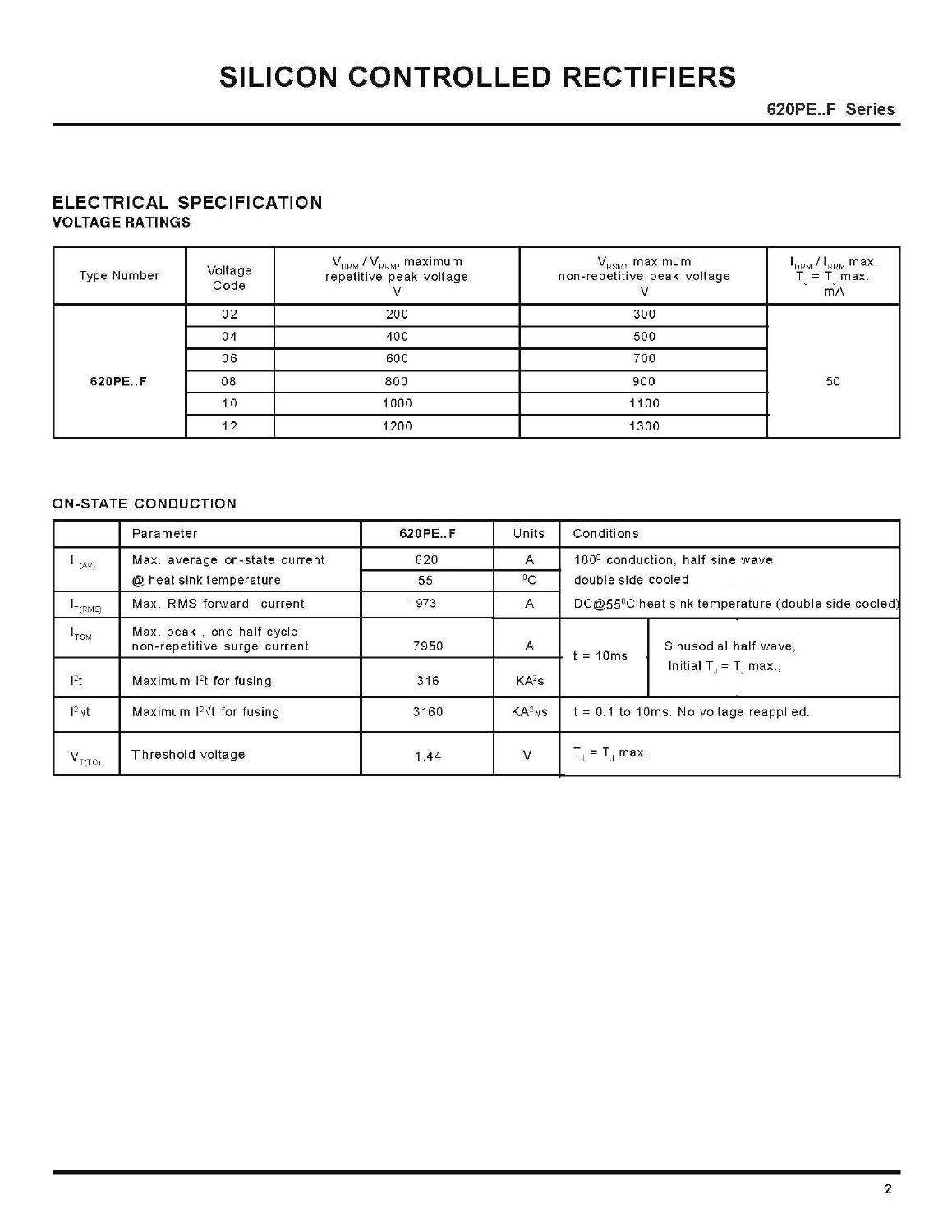620PE.F Series

#### **ON-STATE CONDUCTION**

|                | Parameter                | 620PE.F | <b>Units</b> | Conduction                                                                                 |
|----------------|--------------------------|---------|--------------|--------------------------------------------------------------------------------------------|
| $r_{\rm t}$    | Forward slope resistance | 0.94    | $m\Omega$    | $T_{\rm J}$ = $T_{\rm J}$ max.                                                             |
| $V_{\tau_{M}}$ | Max. on state voltage    | 2.16    | V            | $ITM$ =1255A, T <sub>J</sub> = T <sub>J</sub> max., t <sub>p</sub> = 10ms sine wave pulse  |
| $\mathsf{H}$   | Maximum holding current  | 600     | mA           | $T_1 = 25^{\circ}$ C, IT $> 30$ A                                                          |
|                | Latching current         | 1000    |              | $T_{\rm d}$ = 25 <sup>o</sup> C,V <sub>A</sub> =12V, Ra = 6 $\Omega$ , I <sub>G</sub> = 1A |

#### **SWITCHING**

|       | Parameter                                                |      | 620PE.F |           | Conditions                                                                                                                                                                      |
|-------|----------------------------------------------------------|------|---------|-----------|---------------------------------------------------------------------------------------------------------------------------------------------------------------------------------|
| di/dt | Max. non-repetitive rate of rise<br>of turned-on current | 100  |         | $A/\mu s$ | $T_{\rm J}$ = $T_{\rm J}$ max. $V_{\rm DRM}$ = rated $V_{\rm DRM}$<br>$I_{\text{rad}} = 2 \times di / dt$                                                                       |
|       | Typical delay time                                       | 0.83 |         | $\mu s$   | $T_{\rm J}$ = 25 <sup>o</sup> C, $V_{\rm DM}$ = rated $V_{\rm DRM}$ , $I_{\rm TM}$ = 50A DC, $t_{\rm p}$ = 1 $\mu$ s<br>resistive circuit. Gate pulse: $10V$ , $5\Omega$ source |
|       |                                                          | Min  | Max.    |           | $T_{\text{J}} = T_{\text{J}}$ max, $I_{\text{TM}} = 300$ A, commutating di/dt = 20A/ $\mu$ s,                                                                                   |
|       | Typical turn-off time                                    | 10   | 30      |           | $VR = 50V$ . $t = 500 \mu s$                                                                                                                                                    |

#### **BLOCKING**

|                   | Parameter                                             | 620PE.F | <b>Units</b> | <b>Conditions</b>                                                                                                                                        |
|-------------------|-------------------------------------------------------|---------|--------------|----------------------------------------------------------------------------------------------------------------------------------------------------------|
| dv/dt             | Maximum critical rate of rise of<br>off-state voltage | 500     | $V/\mu s$    | $\mathcal{L}_\mathrm{r}$ = T $_\mathrm{n}$ max,inear to 80% rated $\mathsf{V}_\mathrm{DRM}$ higher value $\mathsf{R}_\mathrm{R}$<br>available on request |
| <b>RRM</b><br>DRM | Max. peak reverse and off-state<br>leakage current    | 50      | mA           | $T_{\rm d}$ = T <sub>a</sub> max, rated $V_{\rm DRM}$ $N_{\rm RRM}$ applied                                                                              |

#### TRIGGERING

|                                              | Parameter                           | 620PE.F | Units  | <b>Conditions</b>                                           |
|----------------------------------------------|-------------------------------------|---------|--------|-------------------------------------------------------------|
| $\mathsf{P}_{\mathsf{GM}}$                   | Maximum peak gate power             | 60      | W      | $T_1 = T_1$ max, f = 50Hz, d% = 50                          |
| $P_{G(A\vee)}$                               | Maximum average gate power          | 10      |        | $T_1 = T_1$ max, f= 50Hz, d% = 50                           |
| $I_{GM}$                                     | Max. peak positive gate current     | 10      | A      | $T_{\text{J}} = T_{\text{J}}$ max, $t_{\text{n}} \leq 5$ ms |
| $+V_{\text{GM}}$                             | Max. peak positive gate voltage     | 20      | $\vee$ | $T_{j} = T_{j}$ max, $t_{p} \le 5$ ms                       |
| $-V_{\text{GM}}$                             | Max. peak negative gate voltage     | 5       |        |                                                             |
| $\mathsf{I}_{\mathsf{GT}}$                   | DC gate current required to trigger | 150     | mA     |                                                             |
| $V_{\text{GT}}$                              | DC gate voltage required to trigger | 3       | V      | $T_{d} = 25^{0}C, t_{n} \le 5$ ms                           |
| $I_{\texttt{GD}}$                            | DC gate current not to trigger      | 20      | mA     |                                                             |
| $\mathsf{V}_{\scriptscriptstyle\mathsf{GD}}$ | DC gate voltage not to trigger      | 0.25    | V      | $T_{J}$ = T <sub>J</sub> max, rated $V_{DRM}$ applied       |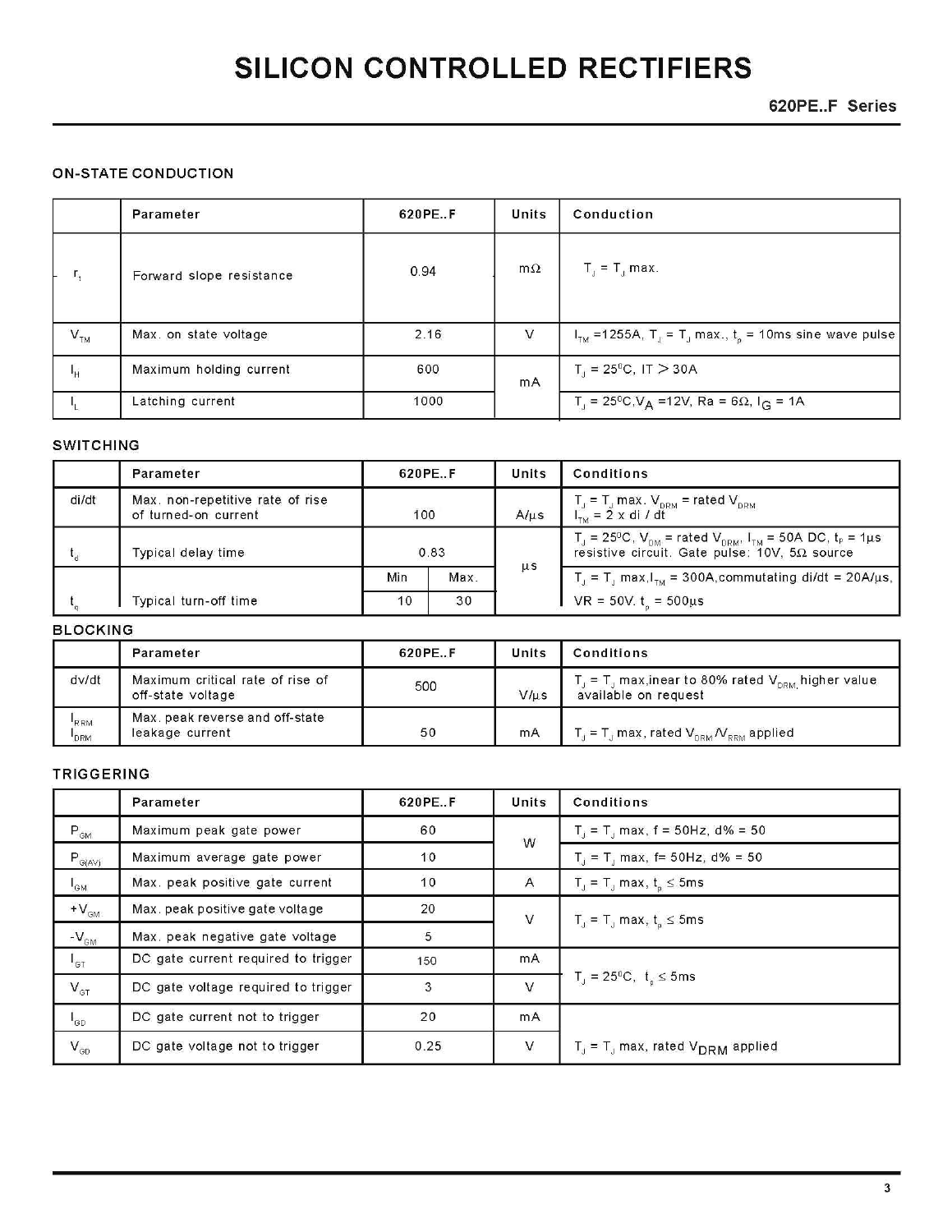620PE.F Series

#### THERMAL AND MECHANICAL SPECIFICATION

|                              | Parameter                                         | 620PE.F            | Units      | <b>Conditions</b>               |
|------------------------------|---------------------------------------------------|--------------------|------------|---------------------------------|
|                              | Max. junction operating temperature               | $-40$ to 125       | $^{0}C$    |                                 |
| $T_{\rm stg}$                | Max. storage temperature range                    | $-40$ to $150$     |            |                                 |
| $\mathsf{R}_{\text{thJ-hs}}$ | Max. thermal resistance, junction<br>to heat sink | 0.04               | <b>K/W</b> | DC operation double side cooled |
| F                            | Mounting force, $\pm 10\%$                        | 9800<br>(1000)     | И<br>(kg)  |                                 |
| wt                           | Approximate weight                                | 83                 | g          |                                 |
|                              | Case style                                        | To - 200AB (E-PUK) |            | See outline                     |

4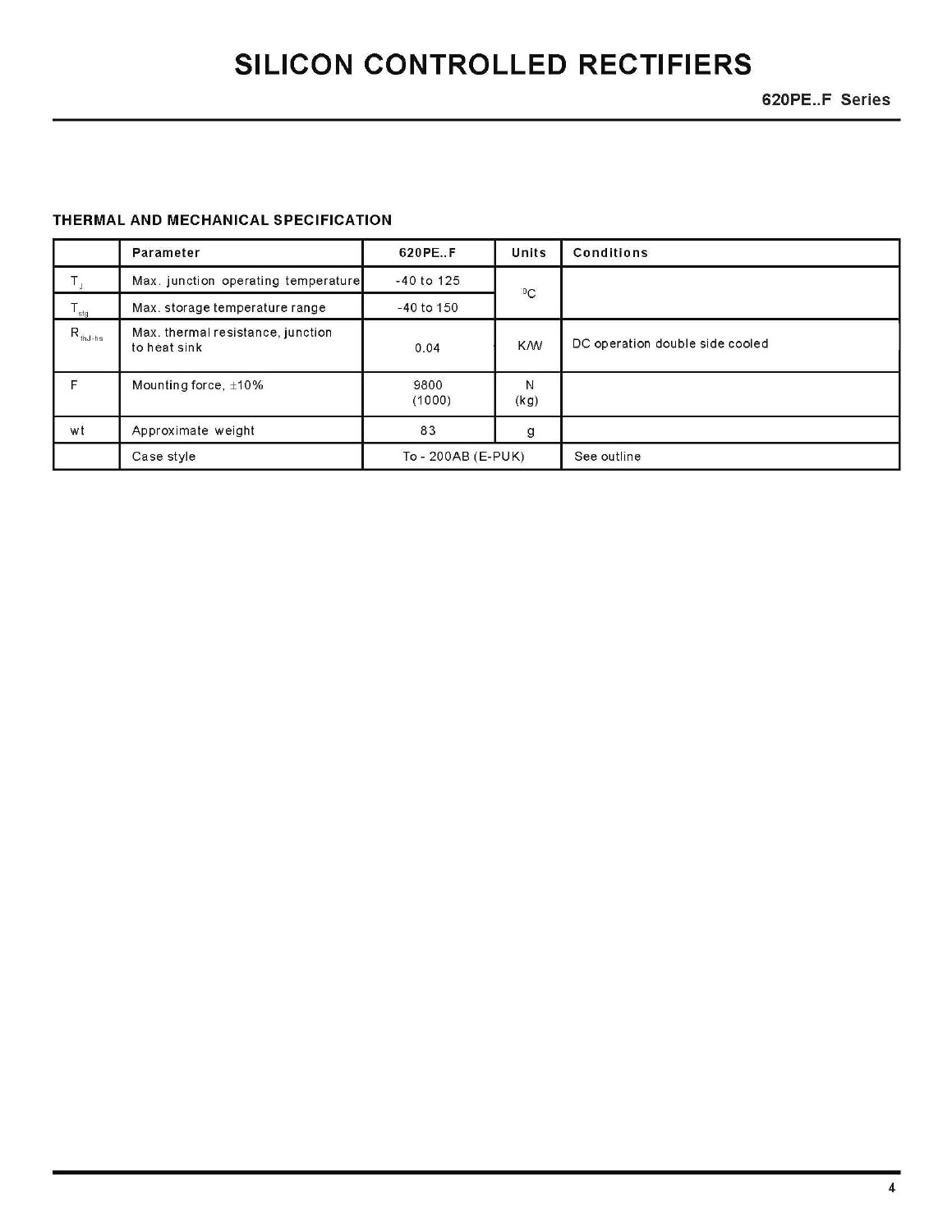620PE..F Series

Outline Table





 $\mathfrak{h}$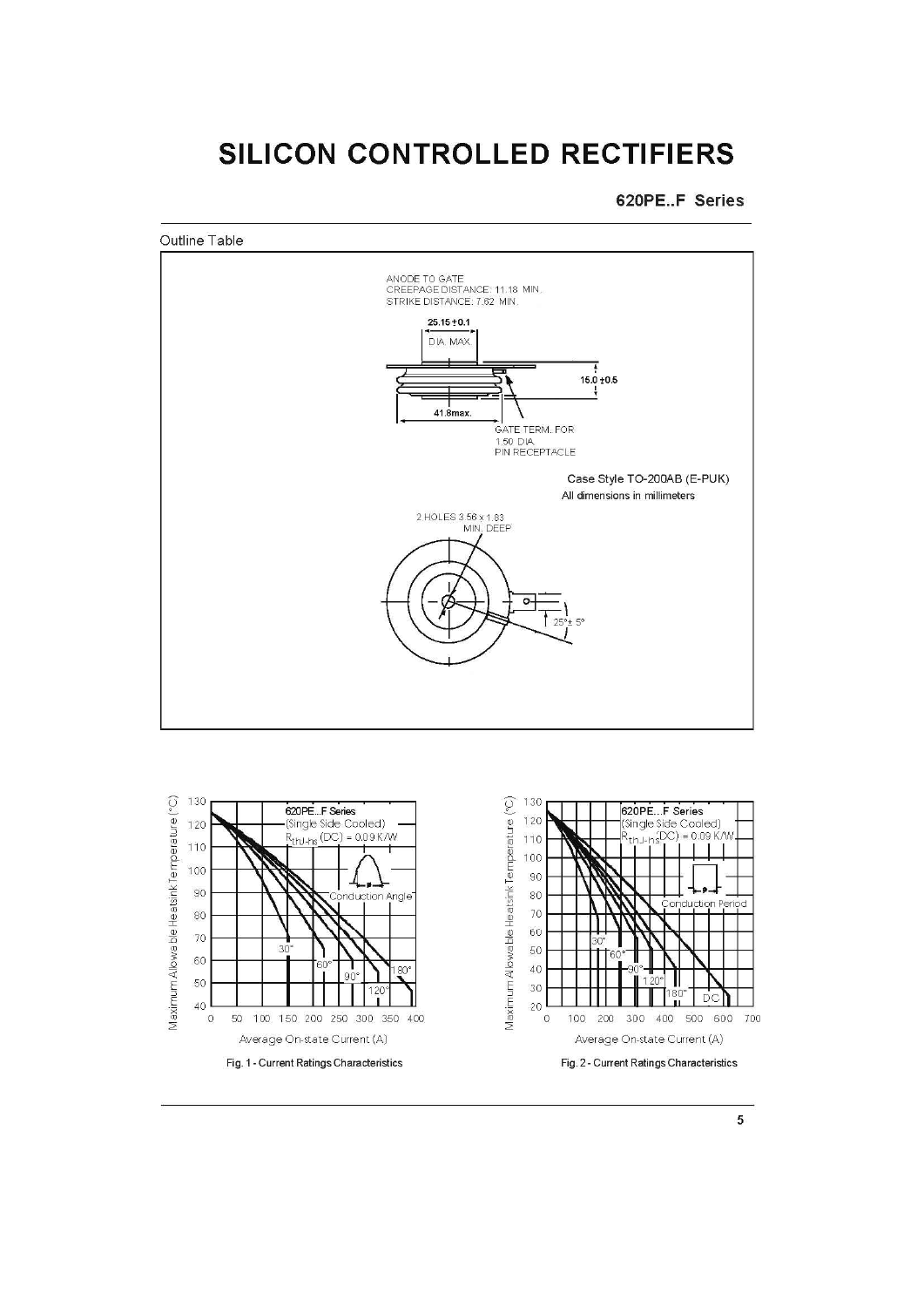#### **620PE..F Series**



**6**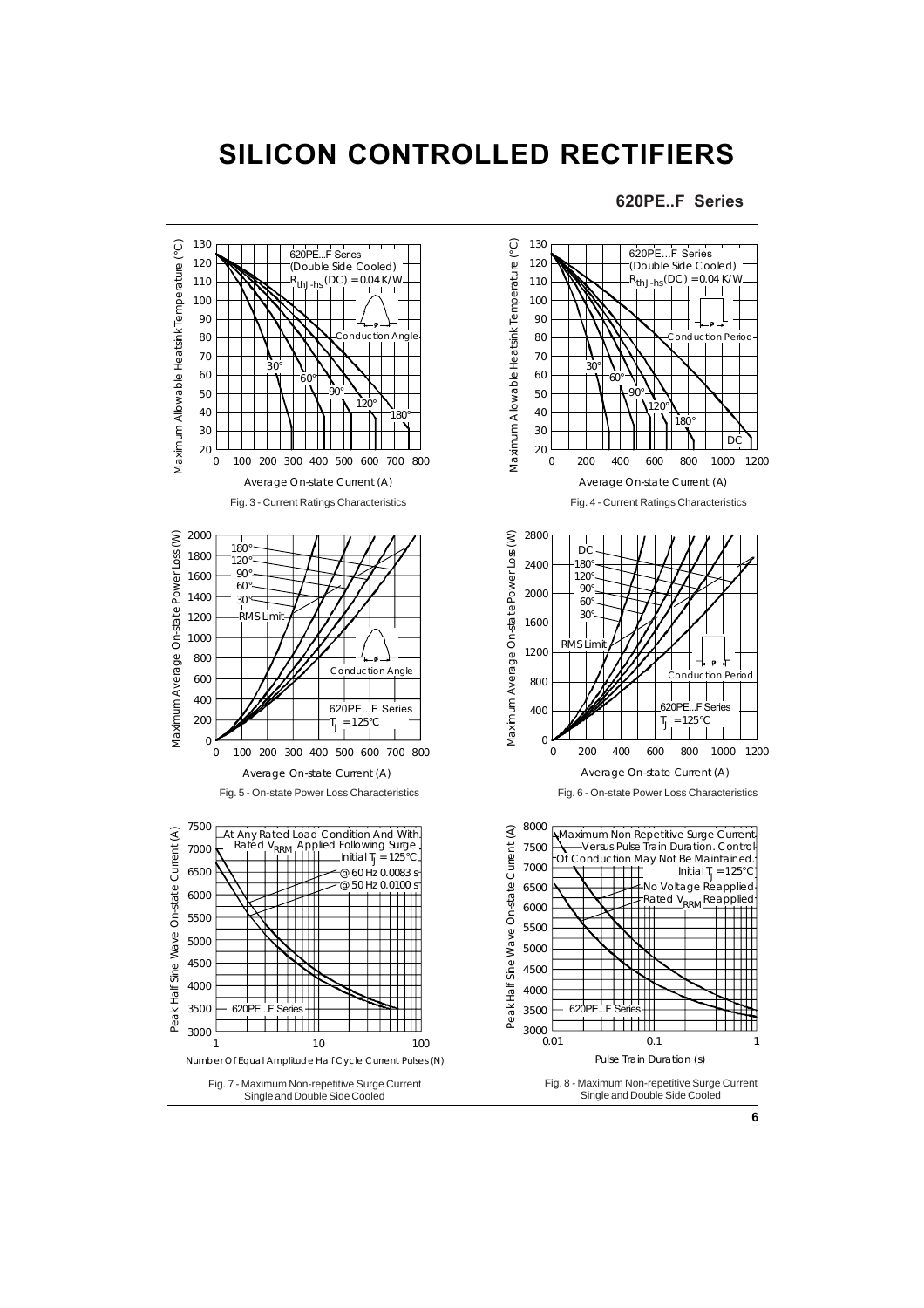**620PE..F Series**

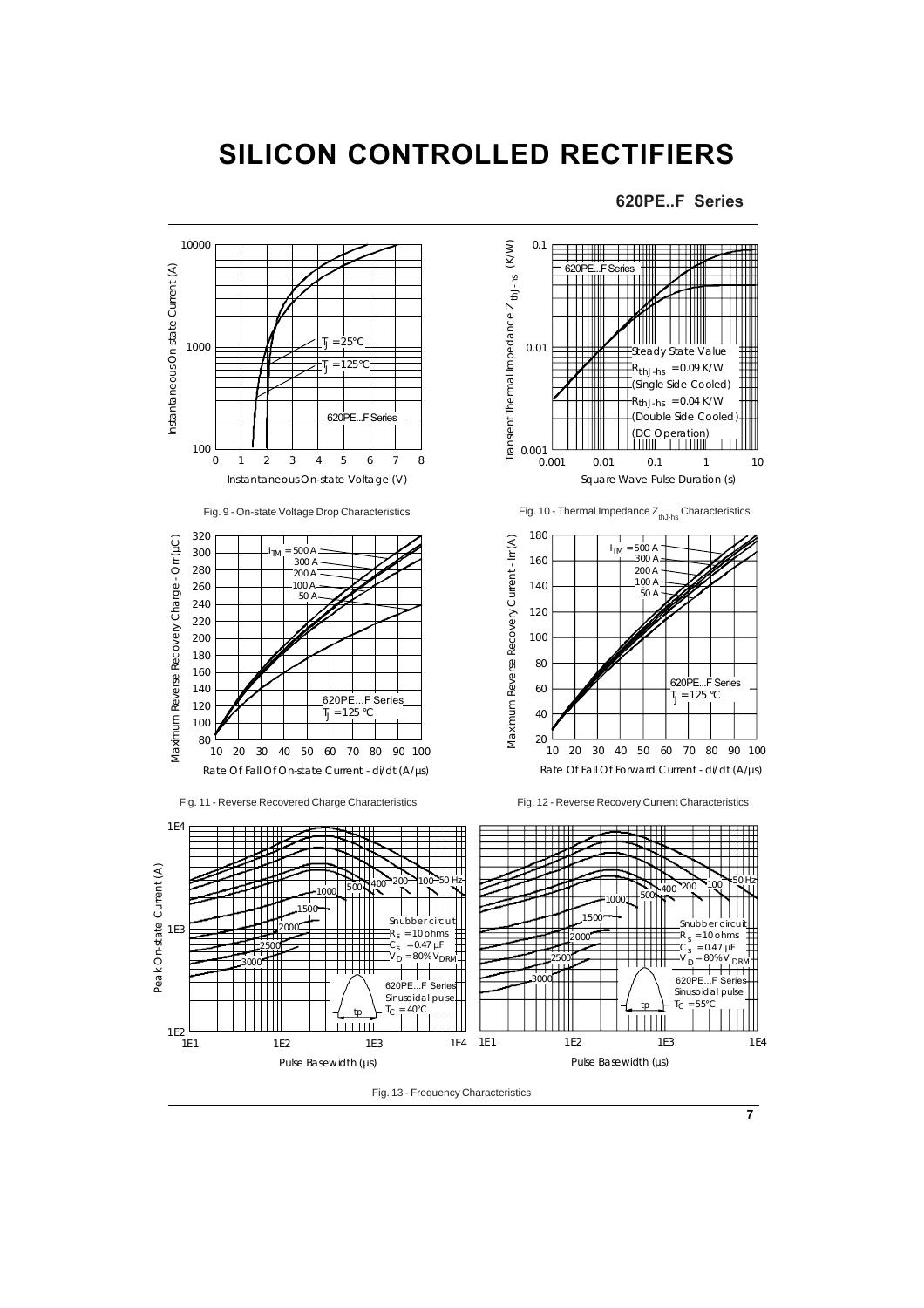**620PE..F Series**